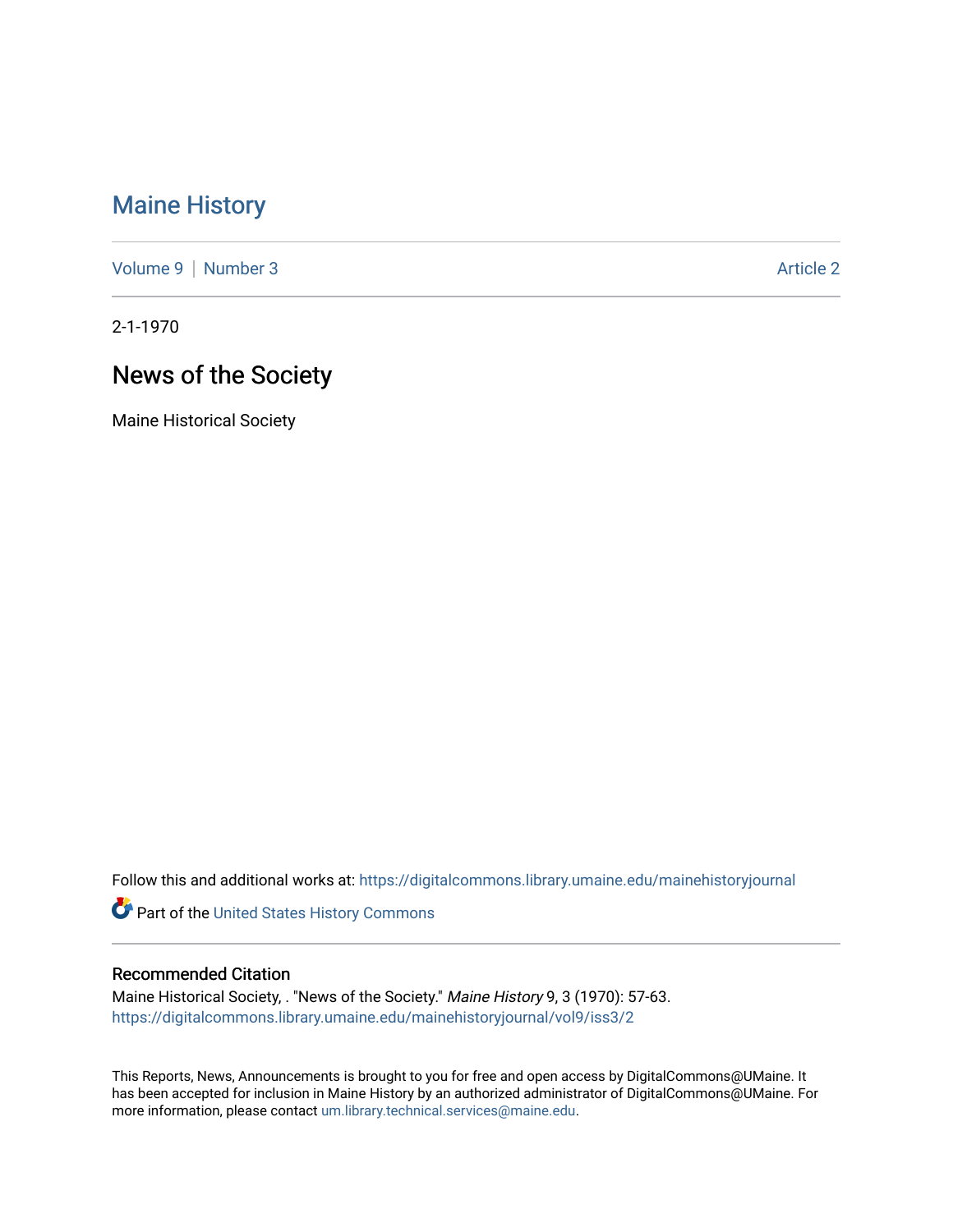### *MAINE HISTORICAL SOCIETY NEWSLETTER*

Volume nine, Number three February, 1970 Published quarterly at 485 Congress Street Portland, Maine 04111

### *NEWS OF THE SOCIETY*

*Sesquicentennial Observance:* The Sesquicentennial is upon us with special badges, banners, bottles, and books in the offing.

As Maine Historical Society's contribution to the one hundred fiftieth celebration, a threefold observance has been planned.

*Maine Becomes a State*, by Dr. Ronald F. Banks, Assistant to the President, University of Maine, Orono, will be published for the Society by Wesleyan University Press in the Fall of this year. We are particularly pleased to be able to sponsor a title so appropriate to the Sesquicentennial, and so significant in its contribution to Maine history. Resulting from Dr. Banks' research for his Ph.D. dissertation, the book offers the first comprehensive treatment of the subject and explores primary manuscript sources neglected by earlier authors. Chronologically, the study covers the period 1785 to 1820, or the first organized movement for separation through the achievement of statehood. In addition to the text, a healthy portion of the book is devoted to pertinent documents for the entire period, so that the study will be useful as a source book for those who wish to pursue the subject further.

In sponsoring *Maine Becomes a State*, the Maine Historical Society has committed itself to a sizeable sum which is not part of the publications budget for this year. Since the book was so pertinent and timely, the Standing Committee, upon the strong recommendation of the Publications Committee, felt that it should not pass up a rather extraordinary opportunity for making a contribution to the Sesquicentennial which would be of lasting value.

Therefore, the Standing Committee is appealing to the membership of the Maine Historical Society for contributions to help defray the cost of sponsorship. Any contribution,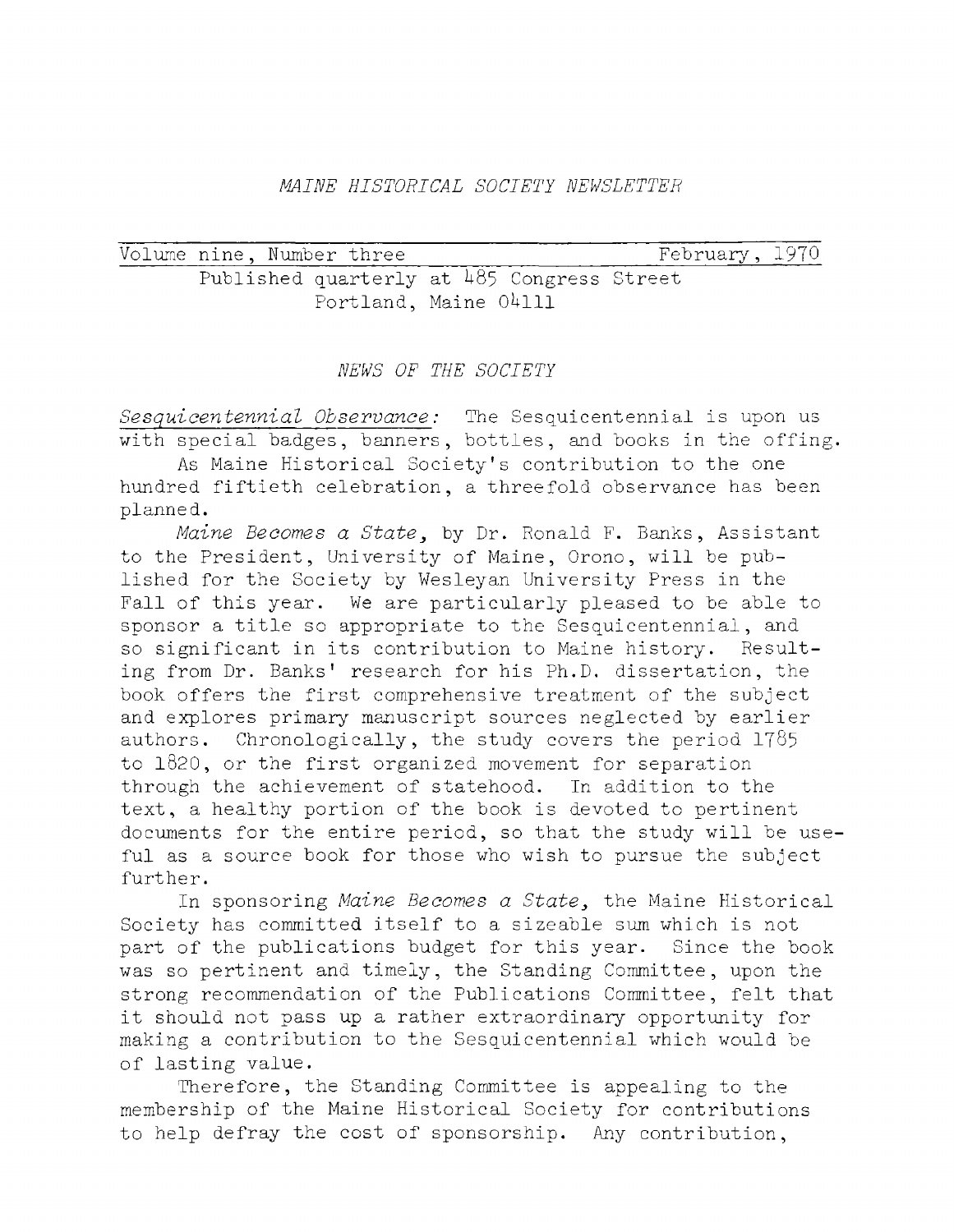large or small will be gratefully received by the Treasurer of the Society, and will be, in a very real sense, your personal contribution to the Sesquicentennial. If each member of the Society were to contribute four dollars, the book would be well on its way toward total payment.

Sponsors should make their checks payable to the Society and should be sent to: Publications Committee Chairman

> Maine Historical Society 485 Congress Street Portland, Maine 04111

In addition to Dr. Banks' book, the Society is sponsoring as part of the Sesquicentennial, its first Prize Essay Contest which has been announced previously. This, we feel, by giving encouragement to the study of Maine history by providing a prize and a publication outlet, will help in our efforts to make Maine history available, long after the Sesquicentennial is forgotten.

A special exhibit entitled, "Steps to Statehood," covering the period 1785 to 1820 is being planned for the Society building. Accompanied by an illustrated brochure, the exhibit will open on May fifteenth, to coincide with the opening of the Wadsworth-Longfellow House.

*Nominating Committee:* In accordance with Article four, Section one of the 1969 Bylaws, President Robert G. Albion has appointed the following persons to serve on the Nominating Committee for election of Standing Committee at the 1970 Anual Meeting: Mr. Daniel T. Drummond, Jr., Attorney at Law, Miss E. Marie Estes, Genealogist, Miss Edith L. Hary, Law Librarian, Mr. Samuel S. Silsby, Jr., Archivist, and Dr. Alice R. Stewart, Professor of History.

Members are reminded that they are invited to make suggestions to the Nominating Committee concerning their preferences for members on the Standing Committee. The only qualification is that a candidate be a member of the Society in good standing. All suggestions should be made as early as possible and no later than May thirteenth to: The Nominating Committee, Maine Historical Society,  $485$  Congress Street, Portland, Maine.

Furthermore, candidates for membership on the Standing Committee may be achieved by a petition of twenty or more members of the Society, filed with the Secretary of the Society no later than May thirteenth.

*Miss E. Marie Estes:* After serving the Maine Historical Society loyally and cheerfully for sixty-six years, Miss E.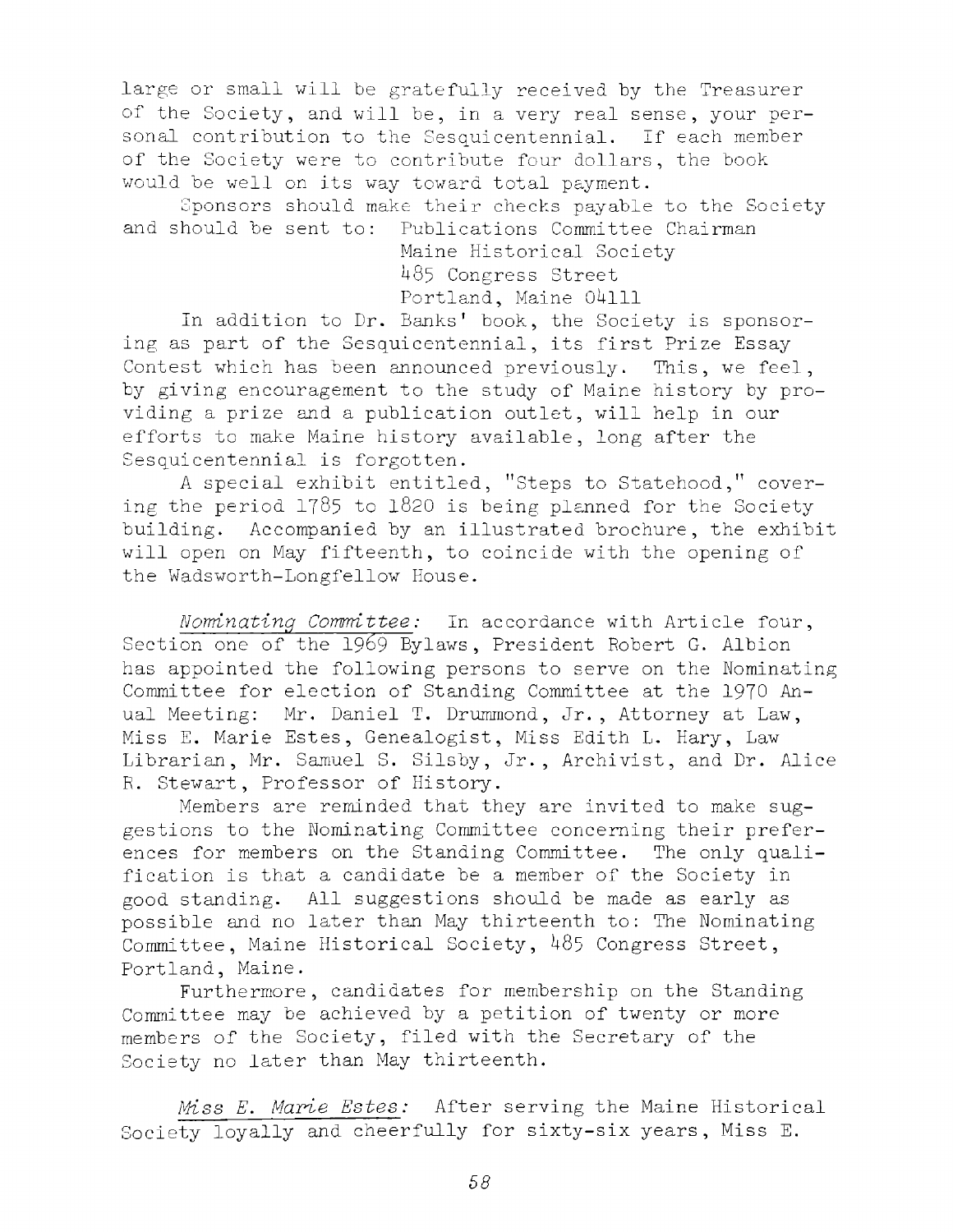Marie Estes, resigned her position as Reference Librarian on February 1, 1970. Beginning as a Hostess at the Wadsworth-Longfellow House in 1904, Miss Estes has held several positions with the Society since that time. As Chairman of the Membership Committee, she became known to most members, not as an invaluable part of the Society, but almost as Maine Historical Society itself.

"Your retirement is an event which we have long dreaded; it leaves a most serious gap in our staff. The quantity, and even more, the quality of your long years of service have made you well nigh indispensible, and no one can adequately fill your place," wrote President Albion on the occasion of Miss Estes' retirement. "Once again I want to tell you, personally as well as officially, how very much we shall miss you -- we can only be thankful that you have been willing to be with us so long, and in so valuable a fashion."

#### *NEW MEMBERS*

*From MAINE Augusta:* Anthony Douin *Bangor:* Mrs. Bradford Wellman and Gary W. Woolson *Belfast:* Charles D. Crouchley, Jr. *Biddeford:* Paul D. Garriepy *Cape E liza b eth :* Mrs. R. A. Mac-Donald *Cumberland Center:* Mrs. Gad E. Chase *Falmouth:* Mrs. Josephine H. Mirza and Mrs. Duncan P. Whittaker *Hallowell*: Mr. William L. Vaughan *Kennebunkport:* Mrs. William B. Nickerson *Lee:* Fred R. Dingley *Oakland:* Mrs. Carroll R. Stineford Portland: Mrs. Philip Chapman, David Davidson, Mrs. Barbara B. King, Mrs. Robert E. Lindquist, Mrs. Karl R. Philbrick, Mrs. William C. Smith, George L. Smyth and Roland G. Ware, Jr. Scarborough: Mrs. Roland B. Batchelder South Portland: Richard Arnold, Mrs. Percy E. Frost and Karl K. Soule *Thomaston:* Mrs. Andrew Wyeth *Westbrook:* Mrs. Robert C. Melcher

*Other States CONNECTICUT Willimantic:* Jean A. McArthur *FLORIDA DeLand:* Mrs. Richard C. Heaney *Sarasota:* George L. Black *IDAHO Tetonia:* Miss Martha F. Bradley *MASSACHUSETTS Carlisle:* Miss Clara E. Morse *MICHIGAN Detroit:* Mark R. Storms *MISSOURI Flat River*: Mrs. Ernest E. Johnson *NEW YORK Marcellus:* Mrs. Hazel Hammond *WASHINGTON Seattle:* Mrs. Grace Lewsthof

CORPORATE MEMBERS Ellsworth: The Ellsworth American Portland: John J. Nissen Baking Company, Maine National Bank, Megquier & Jones Corp. and Merrill Transport Company *South* Portland: Bancroft & Martin, Inc.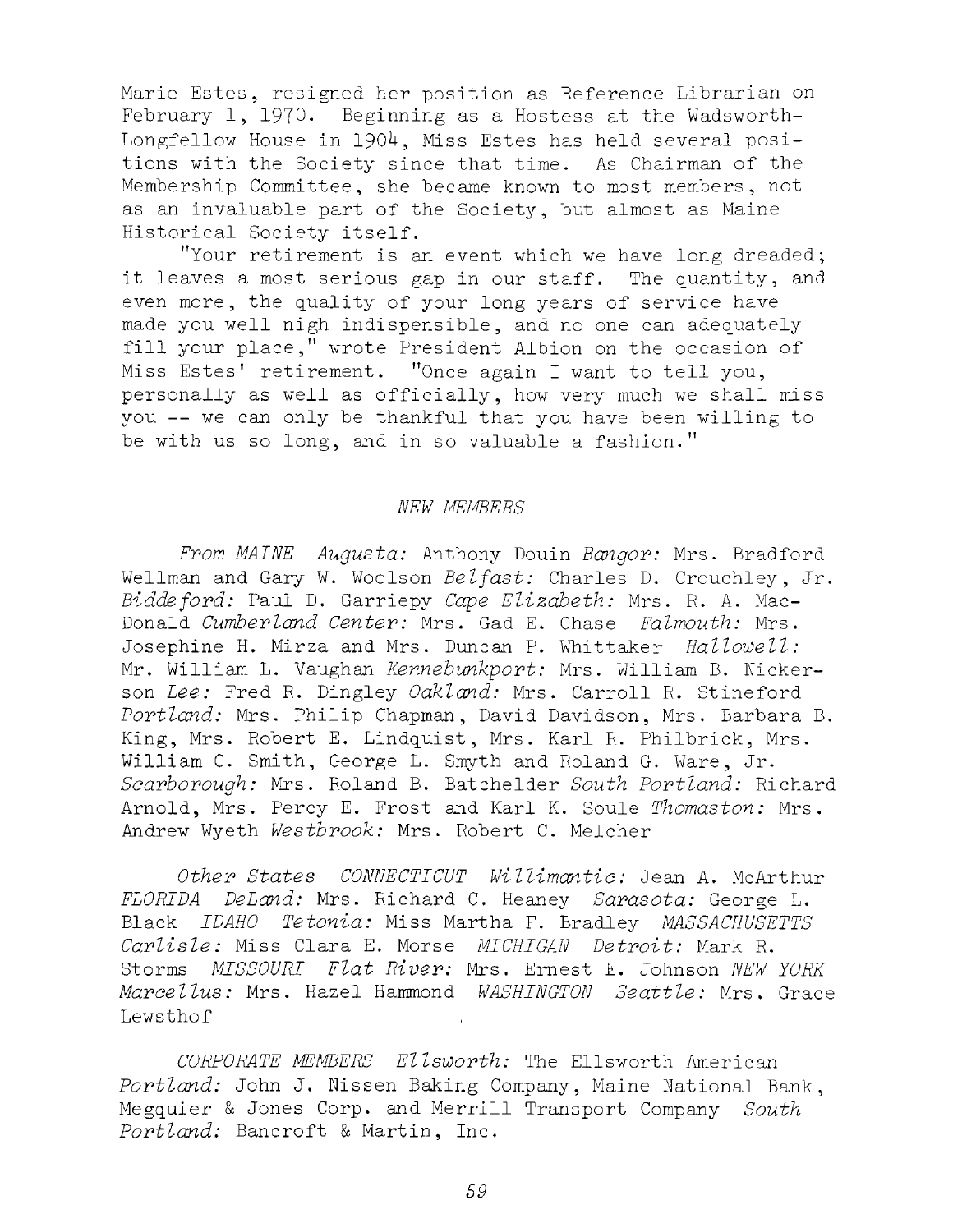#### *PRIZE ESSAY CONTEST*

The Maine Historical Society takes pleasure in announcing its first annual Prize Essay Contest *in Maine H istory* **.**

- PURPOSE To encourage the study of Maine History and to promote the publication of serious research efforts in the field.
- *CRITERIA* Originality, accuracy, and scholarship which shows an obvious use of source materials.
- *ELIGIBILITY* Open to members or non-members of the Society. Amateurs having a strong interest in Maine history as well as professional historians and students in higher education are invited to enter. Ineligible are members of the Staff and Standing Committee of the Society.
- *MANUSCRIPTS* Approximately 2,500 words in length, typewritten, double-spaced. Please submit manuscripts to: Director, Maine Historical Society,  $485$ Congress Street, Portland, Maine  $04111.$ *DEADLINE:* May 1, 1970.
	- *AWARDS* Announcement of the awards will be made at the Annual Meeting of the Society in June, 1970. First *Prize:* \$100 and publication in the Newsletter. *Too Honorable Mention* Awards will consist of one year's complimentary membership in the Society.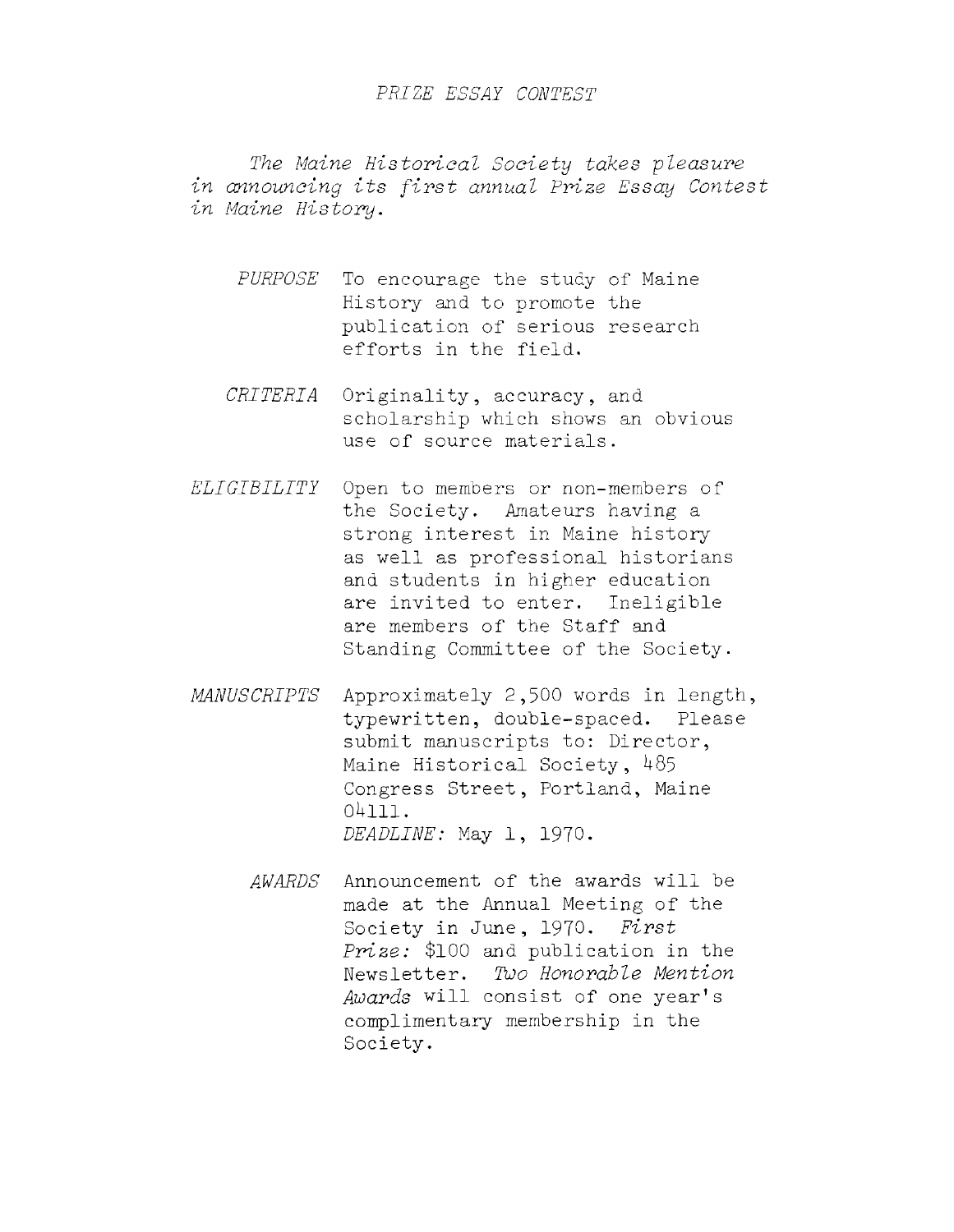## *THE HORSEMEN AND THE INDIANS OF MAINE*

In 1869 this Society devoted volume one of the Second Series Documentary History of its published collections to J. G. Kohl's History of the Discovery of the East Coast of North America particularly the coast of Maine from the Northmen in 990 to the charter of Gilbert in 1578 and added M. D'Avezac's letter on the voyages of the Cabots. It was a monumental effort. The volume reproduced twenty-three maps,  $1400$  to 1569. The author was convinced that the Norsemen were the first Europeans to discover and explore the "coast and countries of the north-east of America," that "the coast of Maine was seen and traversed by the Northmen on several occasions," and that "From some traces of the Scandinavian language found among the aborigines of Maine, it would appear that the Northmen must have trafficked, and perhaps dwelt, among their tribes."

In 1870, B. F. DeCosta published a criticism of Kohl's book. DeCosta, in detail, opposed most of Kohl's conclusions including the Norsemen coming to Maine or having contact with Maine Indians.

In 1891, when the Society published volume two of the Second Series of its published collections it included Joseph Williamson's paper, Traces of the Northmen. The author wrote: "Upon a careful review of all the evidence in the case, I think that the conclusion must be reached that the coast of Maine was at least temporarily occupied by the Northmen."

No wonder that students of the history of Maine Indians ask us if they should begin by reading the records of the Norse adventures in North America. The inquiries increased after the New York Times article of August 10, 1969 on the Norse ruins in Newfoundland and on the 1963 expedition which uncovered them.

After consulting Mr. Vilhjalmur Bjarner, Curator, The Fiske Icelandic Collection, Cornell University, I believe that it can be said that there is no evidence that the Norsemen visited Maine or had any traffic with Maine Indians.

A reading of the new books suggested by Mr. Bjarnar is fascinating but these books provide no further evidence on Norse contacts with Maine Indians. The books, however, should be of primary interest to those who would like to know more about the Norse explorations in North America. They are: Jones, Gwyn, *The Norse Atlantic Saga*, being the Norse voyages of discovery to Iceland, Greenland, America. London, New York, 1964. Mowat, Farley, Westviking, The Ancient Norse in Green*land and North America.* Boston, 1965. Magnusson, Magnus, and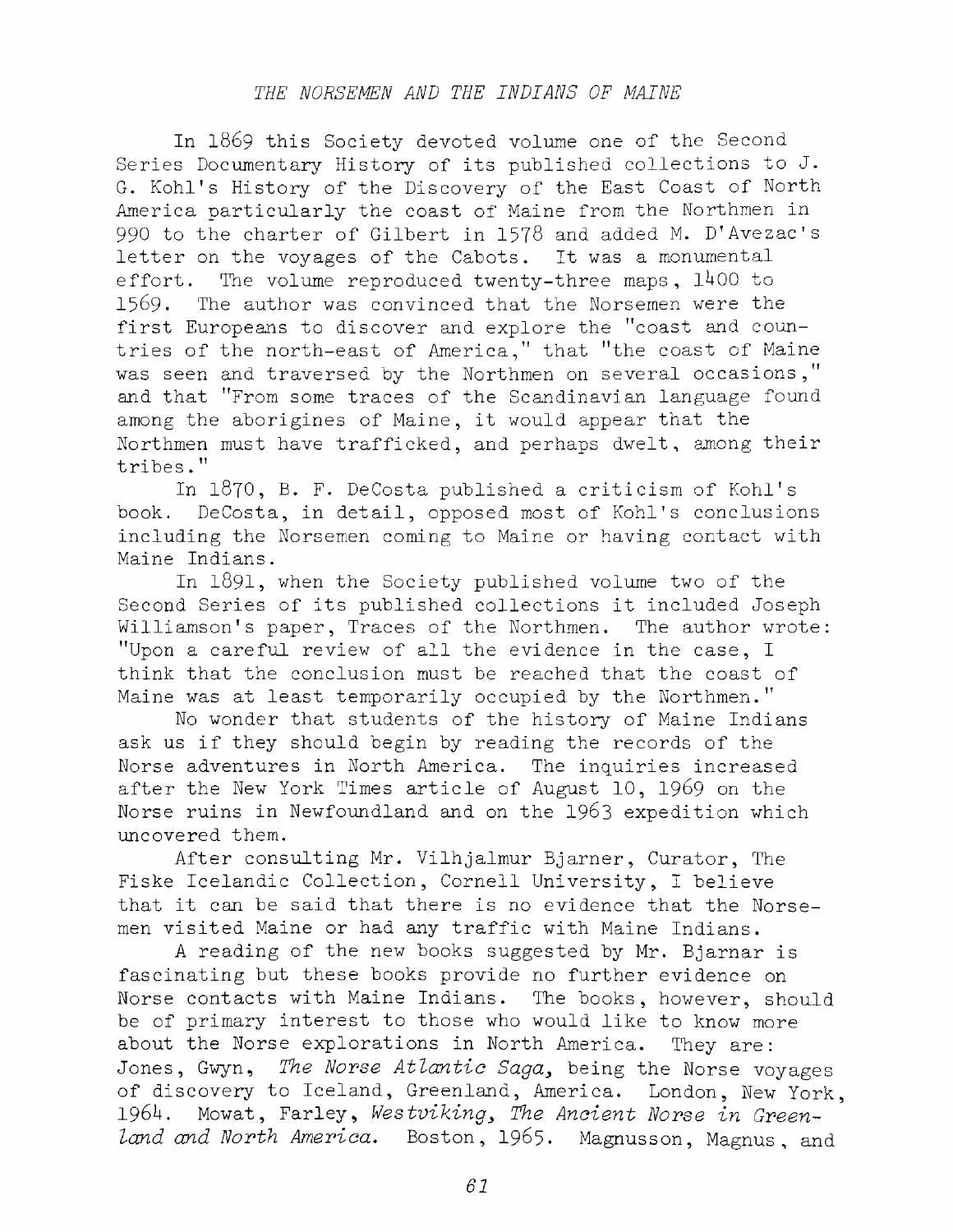Palsson, Hermann, trs. The Vinland Sagas: The Norse Discovery of America. New York, 1966.

Roger B. Ray

#### *NEWS OF OTHER SOCIETIES*

The Maine League of Historical Societies and Museums has announced its Spring Program entitled "A Nineteenth Century Weekend" to be held at the Shawmut Inn, Kennebunkport on May eighth and ninth. Program for the weekend follows:

Friday, May  $8$ , 1970 5:00 - Registration 6;00 - Reception  $7:00 -$ Banquet  $8:30$  - The Social and Economic Climate in Nineteenth Century Maine - *William B. Jordan*, Jr. Saturday, May 9, 1970 9:30 - Architecture of the Greek Revival and Victorian Periods, 1830-1890 - *Abbott Lowell Cummings*  $11:00$  - Nineteenth Century Interior Design - Woodwork, paints, floors and windows - *Edgar D. Mayhew* 12:30 - Lunch 2:00 - Empire and Victorian Furniture - *Joseph Butler* 3:30 - Panel - Some Maine examples of Nineteenth Century Buildings and Furnishings: *Earle G,* Shettleworth, Jr., Mrs. James R. Clark, Dean *Fales* 5:30 - Adj ournment

Charge for the twenty-four hour weekend is \$26.00 per person, including banquet, breakfast, luncheon, reception, lodging (double occupancy - singles available at \$6.00 extra per person) and attendance at all lectures.

Reservations should be forwarded to Mrs. Barbara Kimball, 117 Main Street, Kennebunk, Maine.